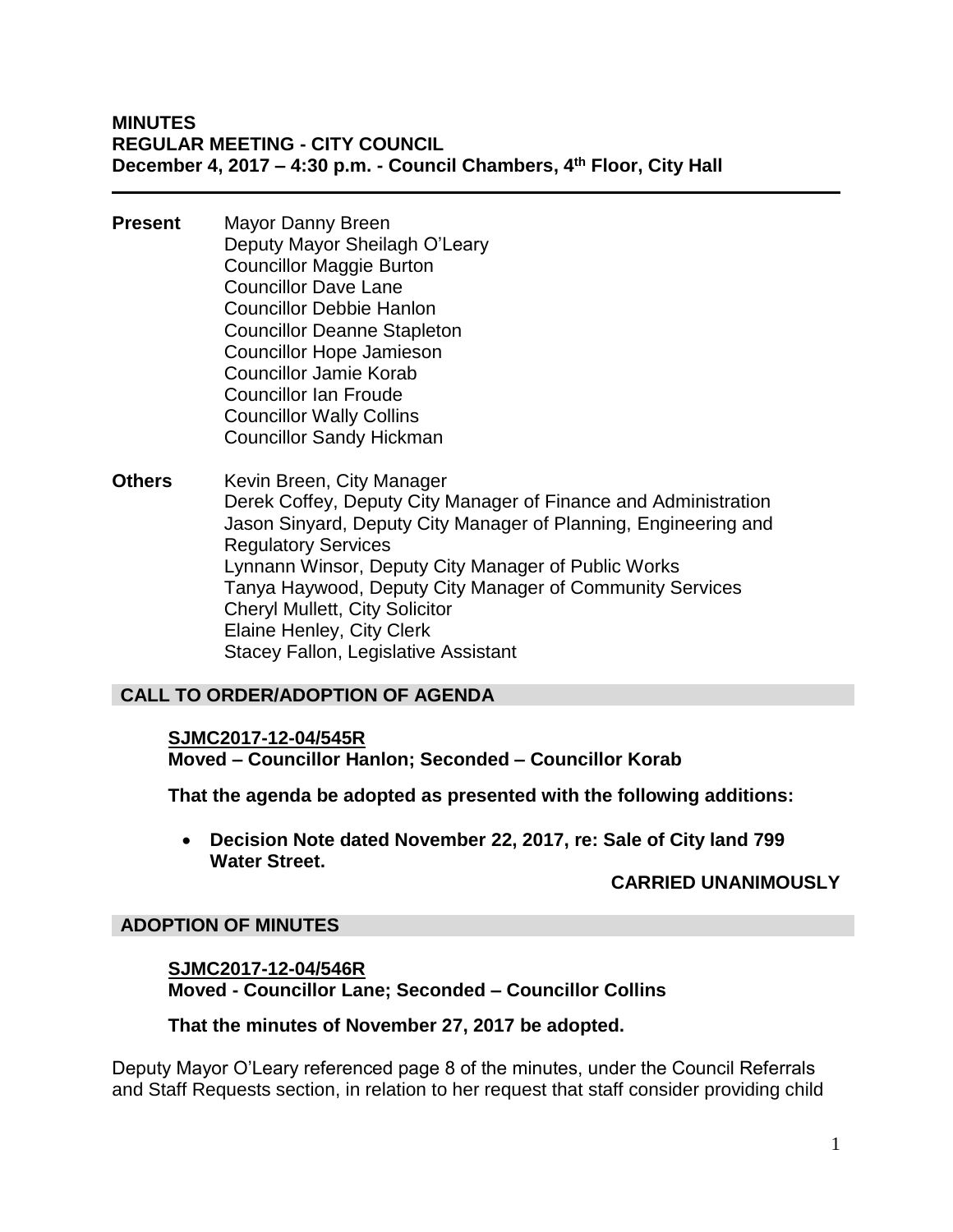care for staff members who are required to attend public meetings after hours. She asked that this request be further elaborated upon to include Council, Staff, and the General Public who also wish to avail of child care while attending public meetings at City Hall.

# **CARRIED UNANIMOUSLY**

# **BUSINESS ARISING FROM THE MINUTES**

#### **NOTICES PUBLISHED**

 A Discretionary Use Application has been submitted requesting permission to use 1151 Dunn's Hill Road for Horticultural Use. The proposed 3.85 Hectares of Crown Land will be used for growing vegetables.

**SJMC2017-12-04/547R Moved - Councillor Burton; Seconded – Councillor Hickman**

**That Council approve the above noted application at 1151 Dunn's Hill Road subject to all applicable City requirements**

#### **CARRIED UNANIMOUSLY**

#### **COMMITTEE REPORTS**

#### **Committee of the Whole Report – November 29, 2017**

*Link to Report*  Council considered the above noted report and the recommendations therein.

#### **SJMC2017-12-04/548R**

**Moved - Councillor Jamieson; Seconded – Councillor Lane**

**That Council approve the following recommendation pertaining to the awarding of the Housing Catalyst Fund Grant.**

**Recommendation: That Council approve the following recommendations:**

**1. Council approve the following three proposals:**

- **Charter Group Inc. for the redevelopment of an existing property into 2 one bedroom rentals. Grant award \$10,000**
- **Emily Campbell for creating a guidebook looking in-depth the architectural and urban aspects of Affordable Housing. Grant award \$9000**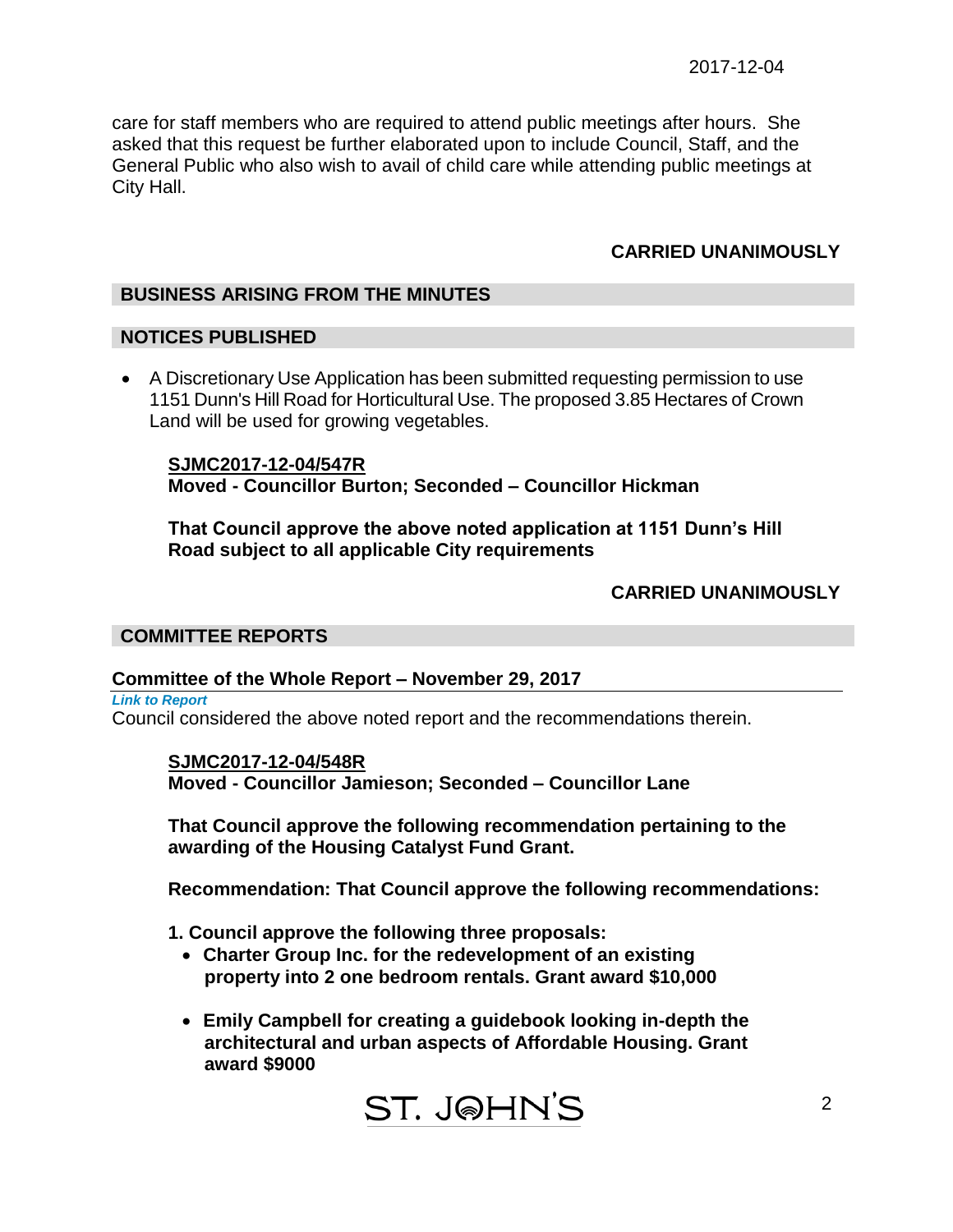**Wesley United Church of Canada for the pre-development cost associated building 10 new affordable housing units for seniors. Grant award \$10,000**

**2. With the remaining \$21,000, it is recommended that Council consider an additional \$4,500 to be allocated to the Wesley United Church of Canada to cover the total expenses of the pre-development costs of the 10 affordable housing units for seniors. (\$14,500)**

# **CARRIED UNANIMOUSLY**

**SJMC2017-12-04/549R Moved – Councillor Froude; Seconded – Councillor Stapleton**

**That Council approve the following recommendation pertaining to the election report with a friendly amendment noting it not read "adopt the report", instead it read "accept the report".**

**Recommendation: That Council accepted the Final Report for Election 2017, the recommendations contained therein as well as the following which will be brought forward to a public consultation:**

- **Consider advancing the election date to late October or early November**
- **Have more polling stations**
- **Review voting best practices across Canada as it pertains to new citizens eligibility to vote**
- **Consider call-in registration to address the following:**
	- **literacy issues**
	- **no household internet services**
- **Review of the process for self-registration/verification to ensure user-friendliness**

#### **CARRIED UNANIMOUSLY**

Councillor Burton asked that the wording associated to her comments on ranked voting be changed to say ranked ballots.

# **Special Events Advisory Committee Report – November 30, 2017**

*Link to Report* 

Council considered the above noted report and the recommendations therein.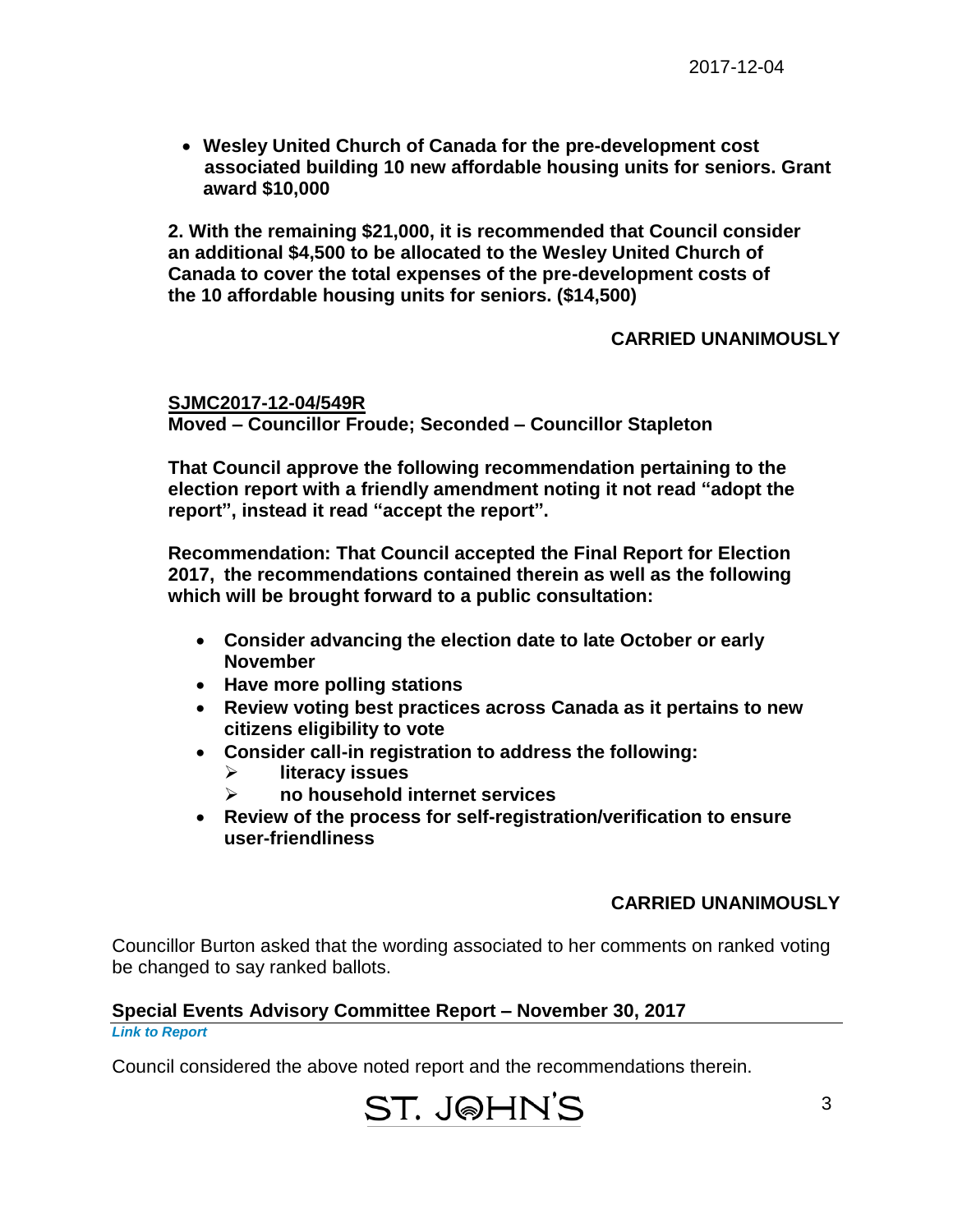1. Mummers Parade – December 9, 2017

#### **SJMC2017-12-04/550R Moved – Councillor Korab; Seconded – Councillor Lane**

**That the requested event and TBD associated road closures be approved.**

#### **CARRIED UNANIMOUSLY**

2. George Street New Year's Eve Bash – December 31, 2017

**SJMC2017-12-04/551R Moved – Councillor Korab; Seconded – Councillor Hickman**

**That the requested event, Noise By-Law extension and associated road closure be approved.**

#### **CARRIED UNANIMOUSLY**

3. City of St. John's New Year's Eve- Concert & Fireworks – December 31, 2017

**SJMC2017-12-04/552R Moved – Councillor Korab; Seconded – Councillor Collins**

**That the requested event and associated road closures be approved.**

# **CARRIED UNANIMOUSLY**

4

# **DEVELOPMENT PERMITS LIST**

*Link to List*

Council considered as information, the above noted for the period November 23, 2017 to November 29, 2017.

#### **BUILDING PERMITS LIST**

*Link to List*

Council considered, for approval, the above noted for the period dated November 23,

2017 to November 29, 2017.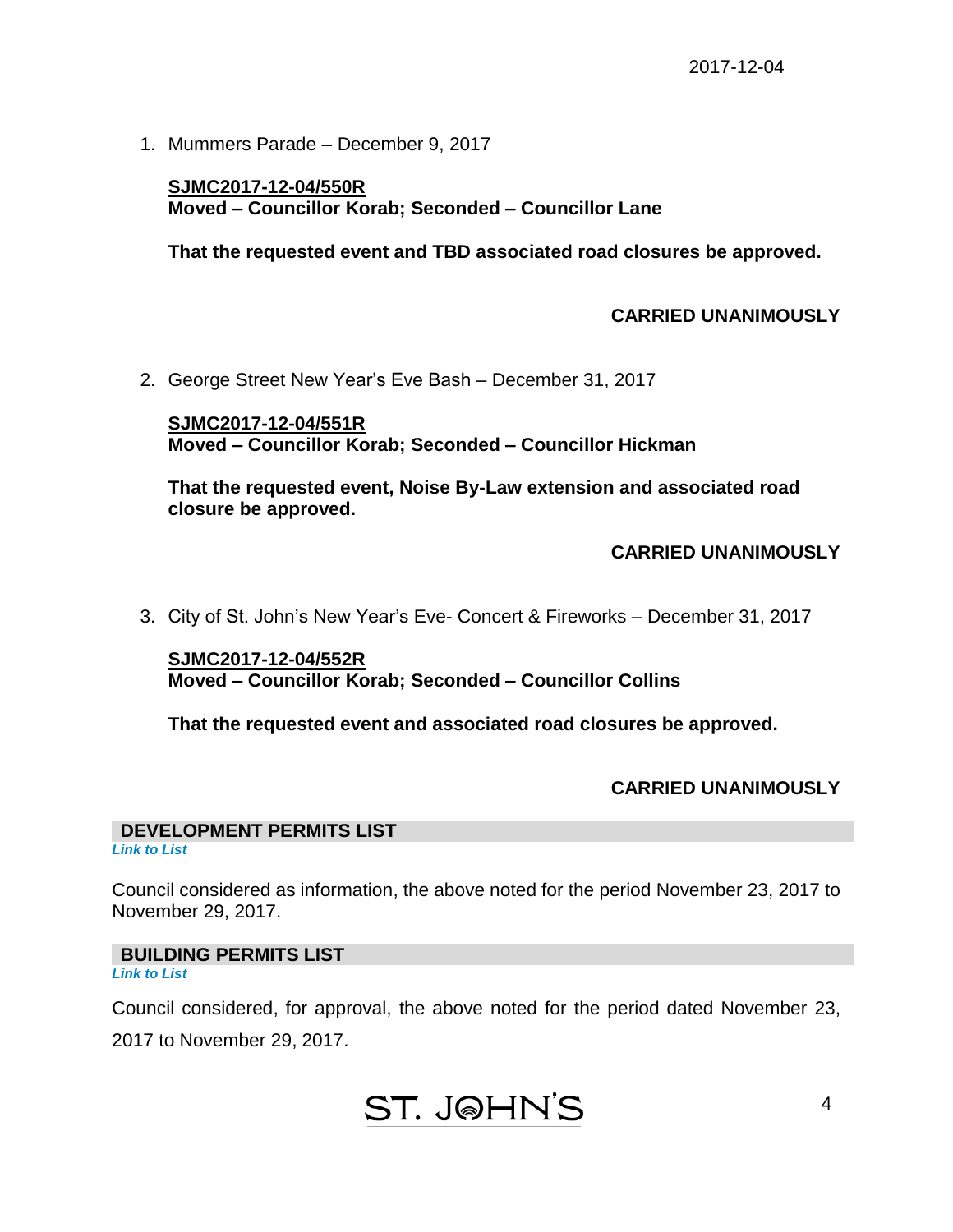# **SJMC2017-12-04/553R**

**Moved – Councillor Hanlon; Seconded – Councillor Burton**

**That the building permits list dated November 23, 2017 – November 29, 2017 be adopted as presented.**

# **CARRIED UNANIMOUSLY**

# **REQUISITIONS, PAYROLLS AND ACCOUNTS**

*Link to Memo*

Council considered the requisitions, payrolls and accounts for the week ending November

29, 2017.

**SJMC2017-12-04/554R Moved – Councillor Hanlon; Seconded – Councillor Burton**

**That the requisitions, payrolls and accounts for the week ending November 22, 2017 in the amount of \$ 2,808,837.24 be approved as presented.**

# **CARRIED UNANIMOUSLY**

#### **TENDERS/RFPS**

#### **Council Approval for Tender 2017176 – Goulds Sewage Pumping Station Replacement**

Council considered the above noted.

 **SJMC2017-12-04/555R Moved – Councillor Collins; Seconded – Councillor Froude**

**That the tender be awarded to the lowest bidder meeting specifications Pomerleau Inc. \$8,740,000.00, as per the Public Tendering Act. (Including Taxes HST)**

**CARRIED UNANIMOUSLY**

# **Council Approval for Tender 2017210 - CCTV Door Access Systems (Standing Offer)**

Council considered the above noted.

# **ST. J@HN'S**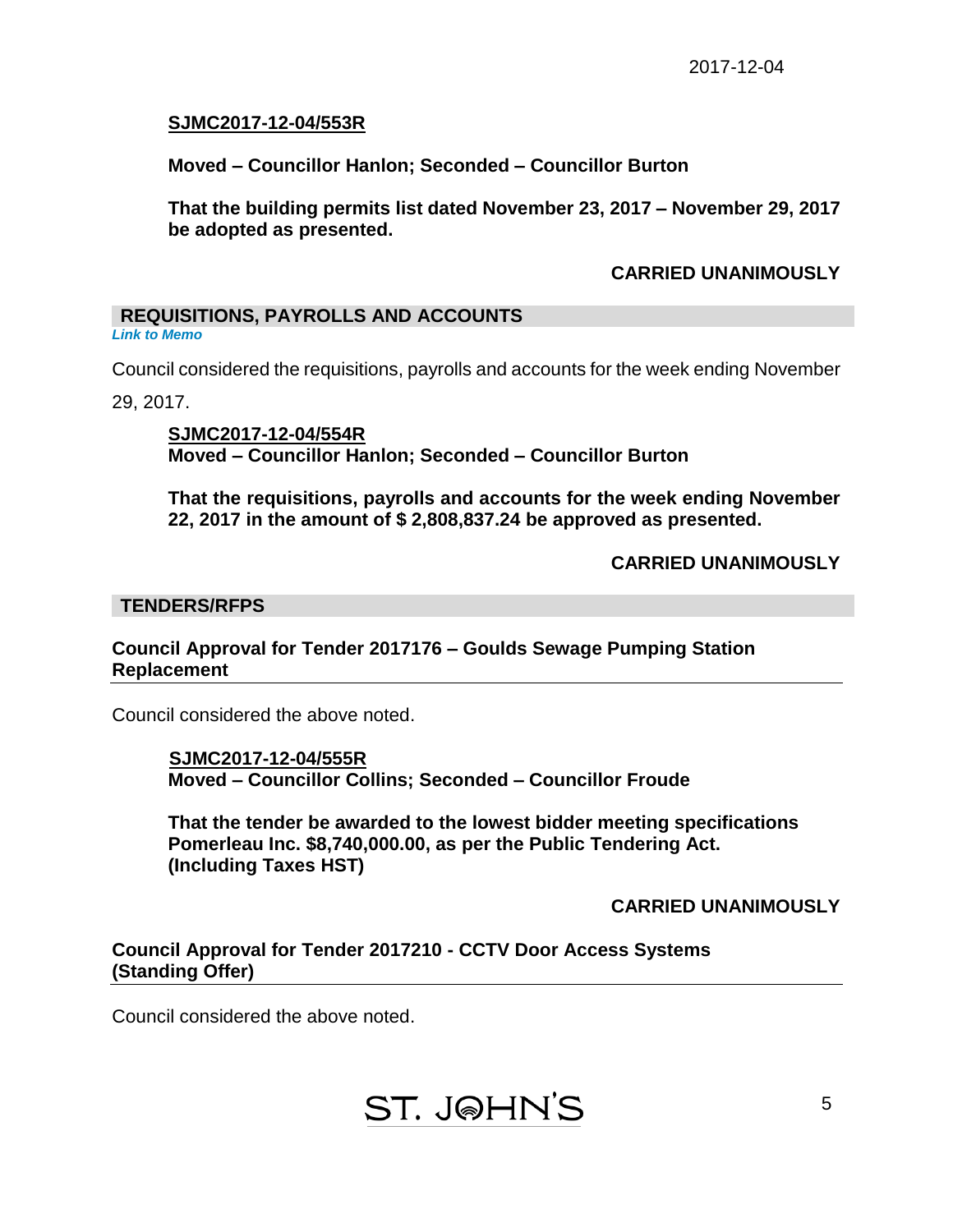# **SJMC2017-12-04/556R Moved – Councillor Korab; Seconded – Councillor Burton**

**That the tender be awarded to the lowest bidder meeting specifications Johnson Controls \$118,263.70, as per the Public Tendering Act. (Including Taxes HST)**

# **CARRIED UNANIMOUSLY**

**Council Approval - Tender 2017225 - Snow Clearing and Ice Control for Riverhead Facility and Various Locations**

Council considered the above noted.

 **SJMC2017-12-04/557R Moved – Councillor Hickman; Seconded – Councillor O'Leary**

**That the tender be awarded to the lowest bidder meeting all specifications, Griffiges Investments Ltd., as per the Public Tendering Act. This contract is for a one year period with the option to extend for two additional one year periods. (Including Taxes HST)**

# **CARRIED UNANIMOUSLY**

**Council Approval - Tender 2017227 – Supply of Annuals** Council considered the above noted.

> **SJMC2017-12-04/558R Moved – Councillor Hanlon; Seconded – Councillor Stapleton**

**That the tender be awarded to the lowest bidder meeting all specifications, Stanley Flower Ltd., as per the Public Tendering Act. This contract is for a two year period. (Including Taxes HST)**

**CARRIED UNANIMOUSLY**

**Council Approval - Tender 2017230 – Install & Maintenance of Annuals** Council considered the above noted.

 **SJMC2017-12-04/559R Moved – Councillor Hickman; Seconded – Councillor Lane**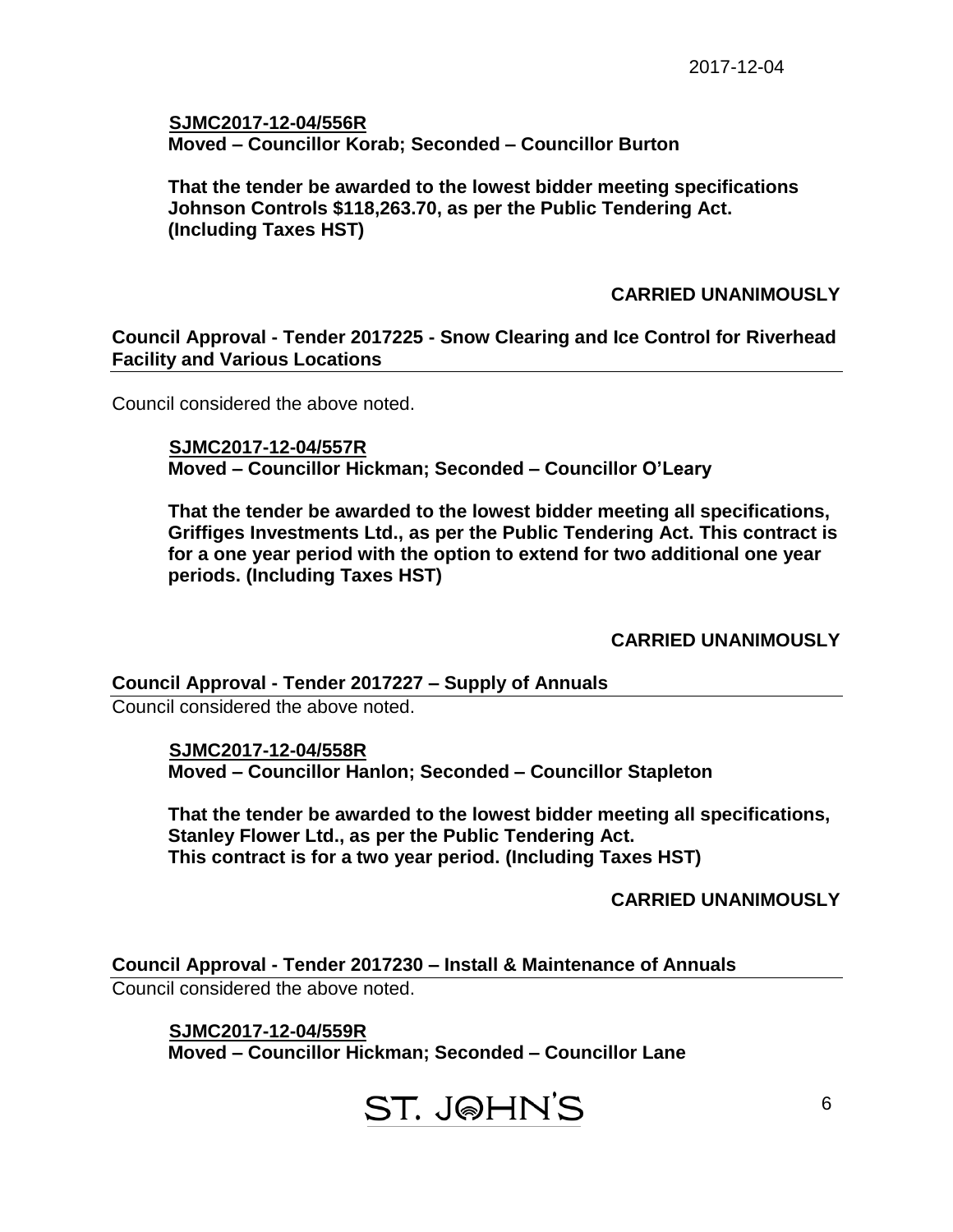**That the tender be awarded to the lowest bidder meeting all specifications, Stanley Flowers Ltd., as per the Public Tendering Act. This contract is for a two year period with the option to extend for two additional one year periods. (Including Taxes HST)**

# **CARRIED UNANIMOUSLY**

# **NOTICES OF MOTION, RESOLUTIONS, QUESTIONS AND PETITIONS**

#### **OTHER BUSINESS**

#### **E-poll Ratification - Tender 2017218 – Lease of Two (2) New Loaders**

Council considered the above noted Decision Note.

**SJMC2017-12-04/560R Moved – Councillor Froude; Seconded – Deputy Mayor O'Leary**

**That Council ratify the e-poll to award Tender 2017218 to the lowest bidder meeting specifications Toromont Cat for \$814,302.12 as per the Public Tendering Act.**

**CARRIED UNANIMOUSLY**

**Decsion Note Dated November 30, 2017 - Travel – Federation of Canadian Municipalities (FCM) – Sustainable Communities Conference 2018** Council considered the above noted Decision Note.

**SJMC2017-12-04/561R Moved – Deputy Mayor O'Leary; Seconded – Councillor Hanlon**

**That Council approve the travel and associated costs for Councillor Froude and Hickman to attend the Sustainable Communities Conference 2018 being held in Ottawa, Ontario from February 6 to 8, 2017**

**CARRIED UNANIMOUSLY**

**Decision Note dated November 22, 2017, re: Sale of City land 799 Water Street.**

**Council considered the above noted.**

# **ST. J@HN'S**